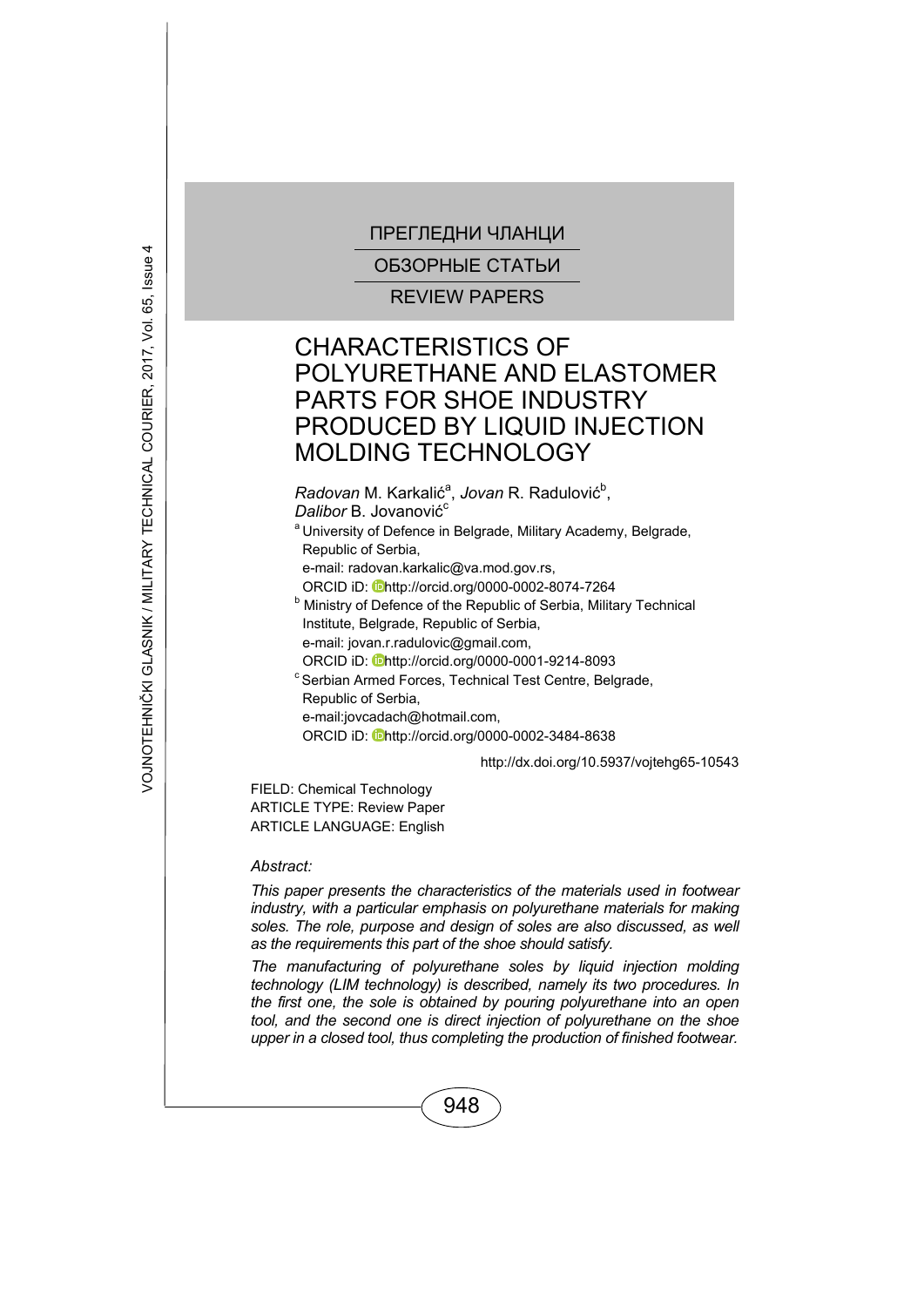*The results of testing the specimens cut out from three sole samples show that almost all quality requirements under technical specifications for this part of the shoe are met. The tested sole samples do not meet the formal requirements for tensile strength, although the values of this characteristic in a sample made of a polyurethane-rubber combination and a sample made of elastomeric material are very close to the set quality requirements.* 

*Key words: polymeric materials, shoe soles, liquid injection molding technology, quality.* 

### Introduction

Footwear, in one form or another, has been around for a long time. In ancient times, the simplest way to protect the foot was to use handy materials such as bark, leaves, grass and vines wrapped around the foot. The drawings in the caves of Spain originating from more than 15000 years ago show people with their feet wrapped in animal skin and fur. But since the time of ancient Rome to the present day, many types of footwear have survived, indicating that there were much more types of footwear than anyone could have expected. Therefore, the intensive development of production technology of footwear continues today, due to technical and technological solutions in the production of a variety of footwear (Groover, 2001).

In terms of technology, production is the application of physical and chemical processes in order to change the geometry, properties and/or appearance given to raw materials to produce parts or products. Production also includes completing more parts to create the product.

There are different types of materials used in footwear industry. The main materials used for making footwear are leather, synthetic polymers, rubber, plastics, textile materials, knitted materials, wood, cork and in some cases metal materials (http://www.publications.theseus.fi).

Polymers have become the main specialized materials for footwear industry. Simply put, polymer is a chemical compound composed of small molecules arranged in a simple structure to form larger molecules, or to the full definition, this is a chemical compound or a mixture of compounds obtained by polymerization and consisting essentially of repeating structural units (http://www.merriam-webster.com).

The importance of polymers in footwear industry is a result of efforts to use only the highest quality raw materials. This is very important because it is directly related to human health. This material is almost always in contact with human skin. Manufacturers of both plastic and elastomeric materials co-operate with manufacturers of footwear in order to develop new materials that must meet the requirements of today's shoes (Melo, Cavaco, 2012).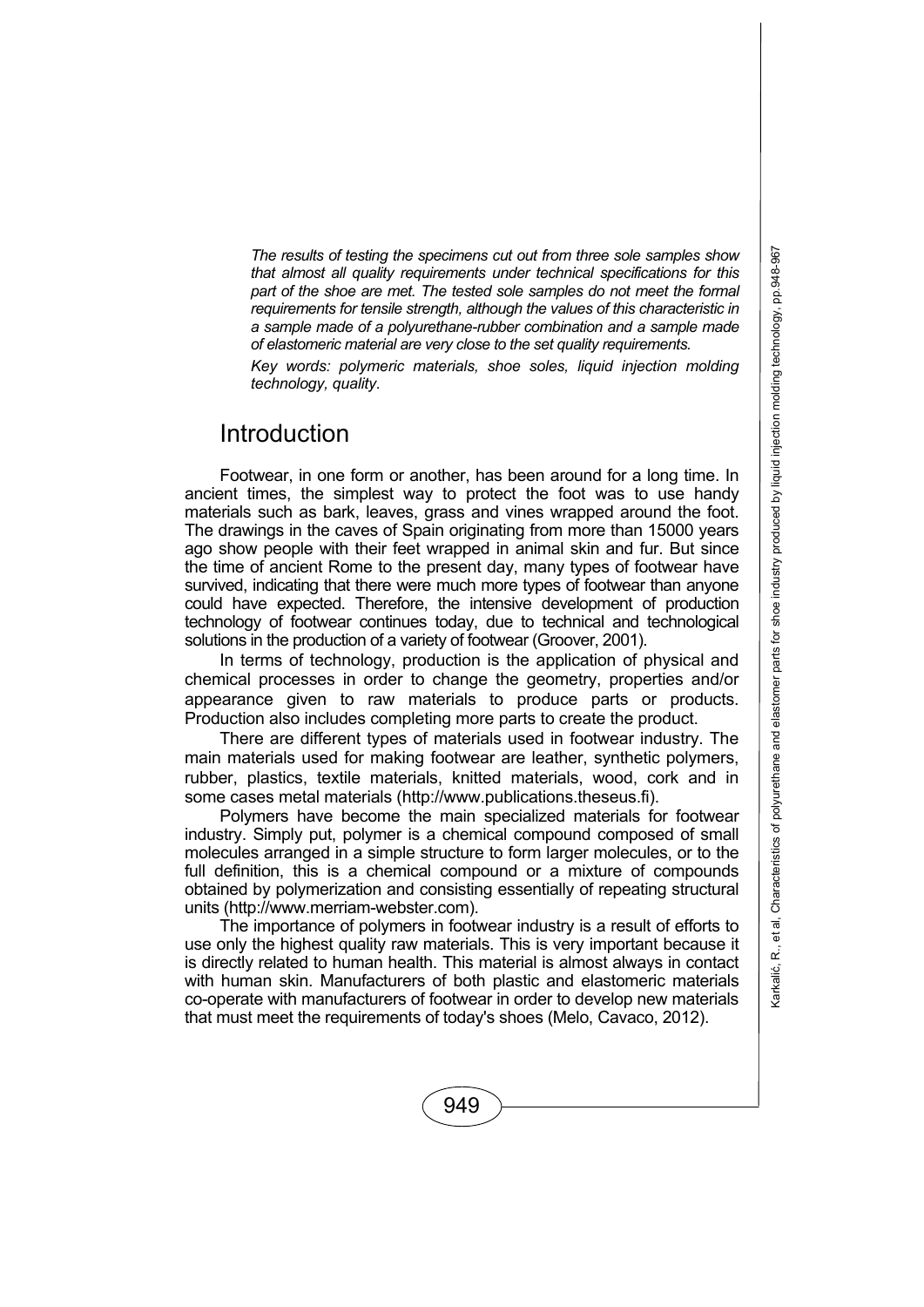In short, footwear consists of an upper and a lower part. The footwear parts are shown in Figure 1. For the production of shoe uppers, leather is commonly used. Different polymeric materials are used to create lower parts of shoes - soles.

The lower part usually consists of the sole, the insole and the tread. To create soles, high-quality leather (vegetable rack) is used, while the production of insoles applies slightly less quality leather (vegetable part). For tread soles, different polymeric materials are commonly used. Polymeric soles should satisfy a number of requirements in order to achieve the best possible protection of footwear, being the footwear part in direct contact with the ground on which a person moves.



1 - Setup

- 2 Thermal insulation
- 3 Polyurethane membranes
- 4 Rubber membrane protection
- 5 Assembly insole
- 6 Polyurethane part of the sole
- 7 Tread rubber part of the sole
- 8 Felt
- 9 Thermoplastic eaves
- 10 Boot/shoe face,
- genuine leather

*Figure 1 – Components of shoes (boots) Рис. 1 – Составные части обуви (ботинка) Слика 1 – Саставни делови обуће (чизме)*

Soles, which are in contact with the ground, should meet the following requirements:

- Good adhesion to various substrates (soil, paving, asphalt, etc.)
- Good flexibility during walking,
- Low wear, which ensures a long service life of shoes,
- Good mechanical characteristics, which allow the strength and flexibility of the sole, depending on the physical and mechanical properties of the material used (tensile strength, elongation, etc.)
- Resistance to splitting, which may occur in contact with sharp objects (stones, nails, etc.)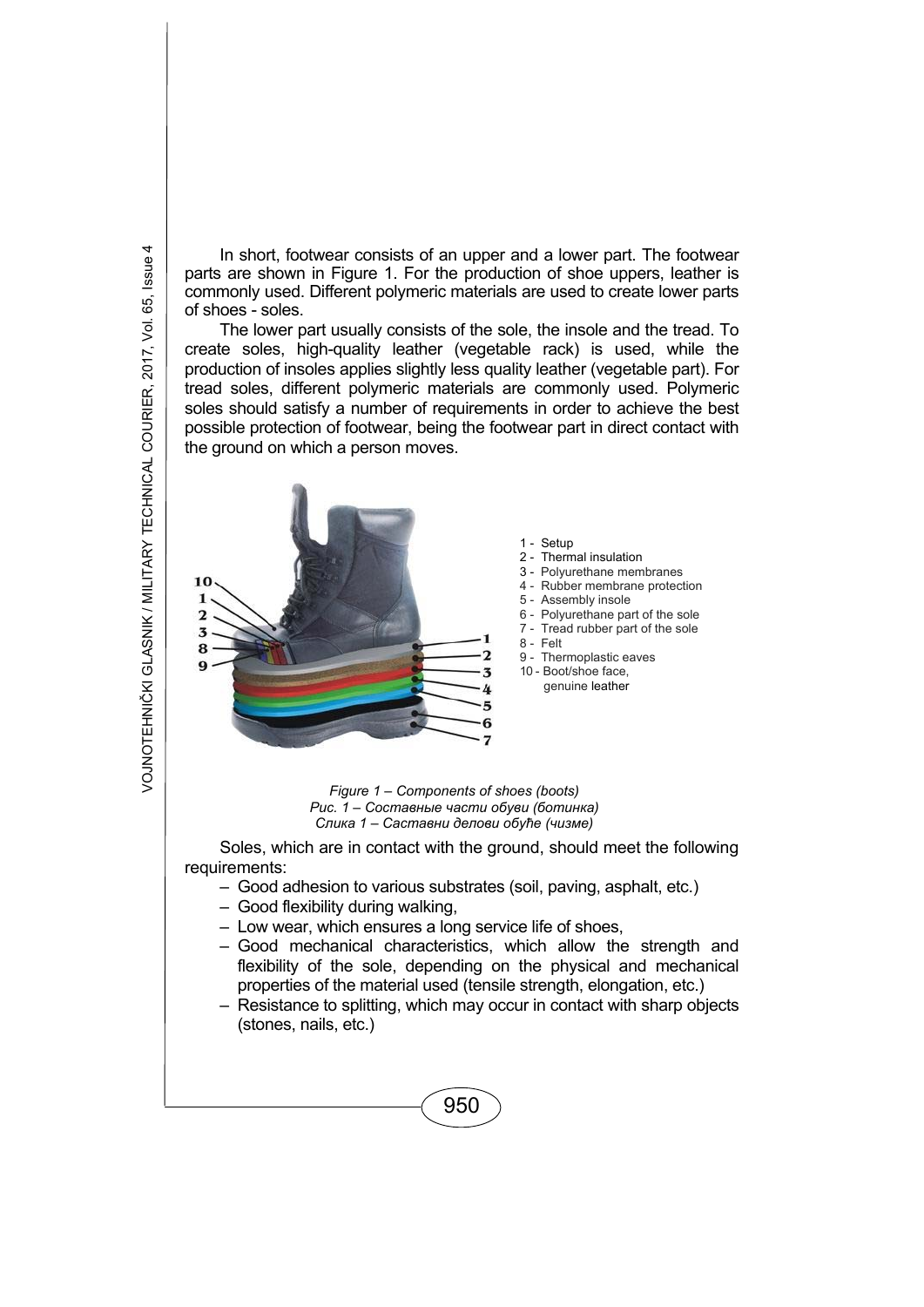- Slight, almost insignificant slipping on wet surfaces, ice and other slippery surfaces,
- Structural solution that enables easy separation from water, mud, stones, snow and reduce slippage,
- Medium hardness material that provides flexibility and comfort when walking, with less fatigue,
- Good and easy adhesion to the upper with the highest possible soleupper adhesion force when using standard adhesives,
- Low weight, and low-density materials,
- Tightness of the sole-upper bond.

# Polymeric materials for footwear industry

It is considered that the durability of a material is directly proportional to its density. This attitude has a lot of exceptions, but it can be accepted as a simplified rule shown graphically in Figure 2.





A compact material of a relative density value of 1 or greater (relative density is the ratio of material density and water density) practically has no holes in it and is a "complete" material feature. If we look at, for example, abrasion resistance – particularly sole abrasion, this material will withstand

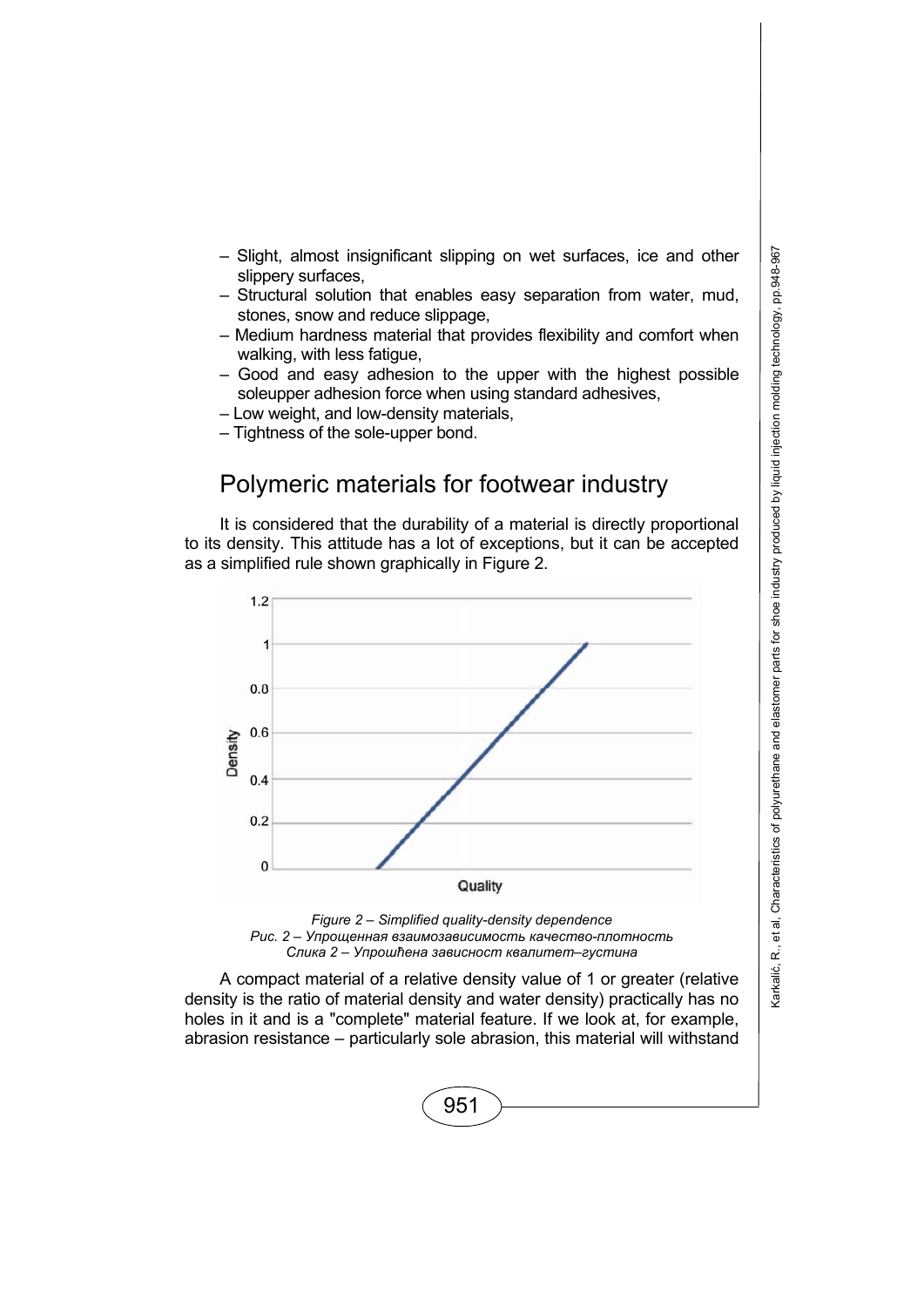an abrasive contact for a long time because there is no place on the surface where material abrasion could begin.

A material the density of which is lower than the density of water must have a cell structure. Cells can be larger or smaller in size, they may be more or less connected to each other, i.e. materials may have open or closed cells. Figure 3 shows open cell (magnification 15x) and closed cell (magnification  $35x$ ) expanded materials - materials with a cellular structure (https://www.linkedin.com).



*Figure 3 – Open cell (a) and closed cell (b) expanded materials Рис. 3 – Открытые ячейки (а) закрытые ячейки (б) экспандированного материала Слика 3 – Отворене ћелије (а) и затворене ћелије (б) експандираног материјала*

The essence of the reduction in density of a material whose relative density is always greater than 1 is nothing more than making a cellular structure in which there are many gaseous components. It is important that there should be a lot of empty space (filled with a gas, regardless of whether it is air, carbon dioxide, or something else), so that the whole structure has less mass than water and therefore lower relative density. For example, if the abrasion resistance of different materials (from compact materials to materials of lower density) is shown in the form of a diagram, it will not be a straight line as in the simplified dependency, but more like a so-called point cloud, as shown in Figure 4.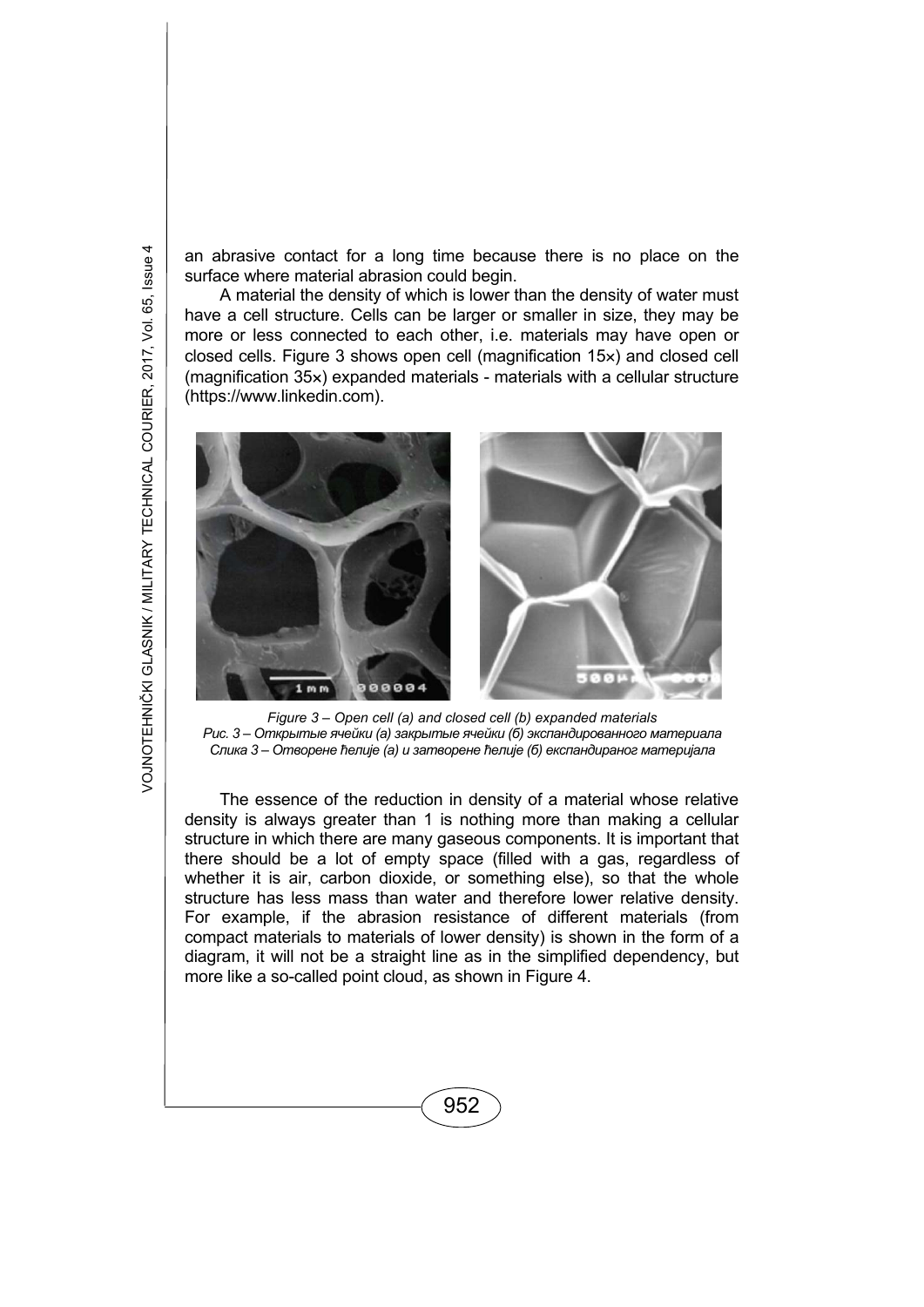



If the aforementioned procedure is repeated for other features, there will be a similar graphical dependency. These data are the basis for assessing the quality of the materials for making shoe soles.

When it comes to compact materials, it is necessary to consider leather and vulcanized elastomeric materials. Although soles made of compact leather have their advantages, they also have certain drawbacks (lack of durability, decreased water resistance, poor insulation, problems with the design, etc.). Vulcanized elastomer materials have begun to be used as a material for soles about 50 years ago and represent a major technological achievement - rubber soles are waterproof and allow the foot to be warm and dry even in winter months (Mills, 2007).

The entire group of compact polyurethane materials (for example, thermoplastic polyurethanes) may have the characteristics listed as good features of the two aforementioned compact materials.

Polyurethanes are an important class of polymers resulting from a polycondensation reaction between different polyols, isocyanates and additives, which allows obtaining a wide range of polymers of various properties and applications.

As for durability, compact polyurethanes have a significant advantage in relation to compact materials, vulcanized rubber and leather, which is visible in Figure 5.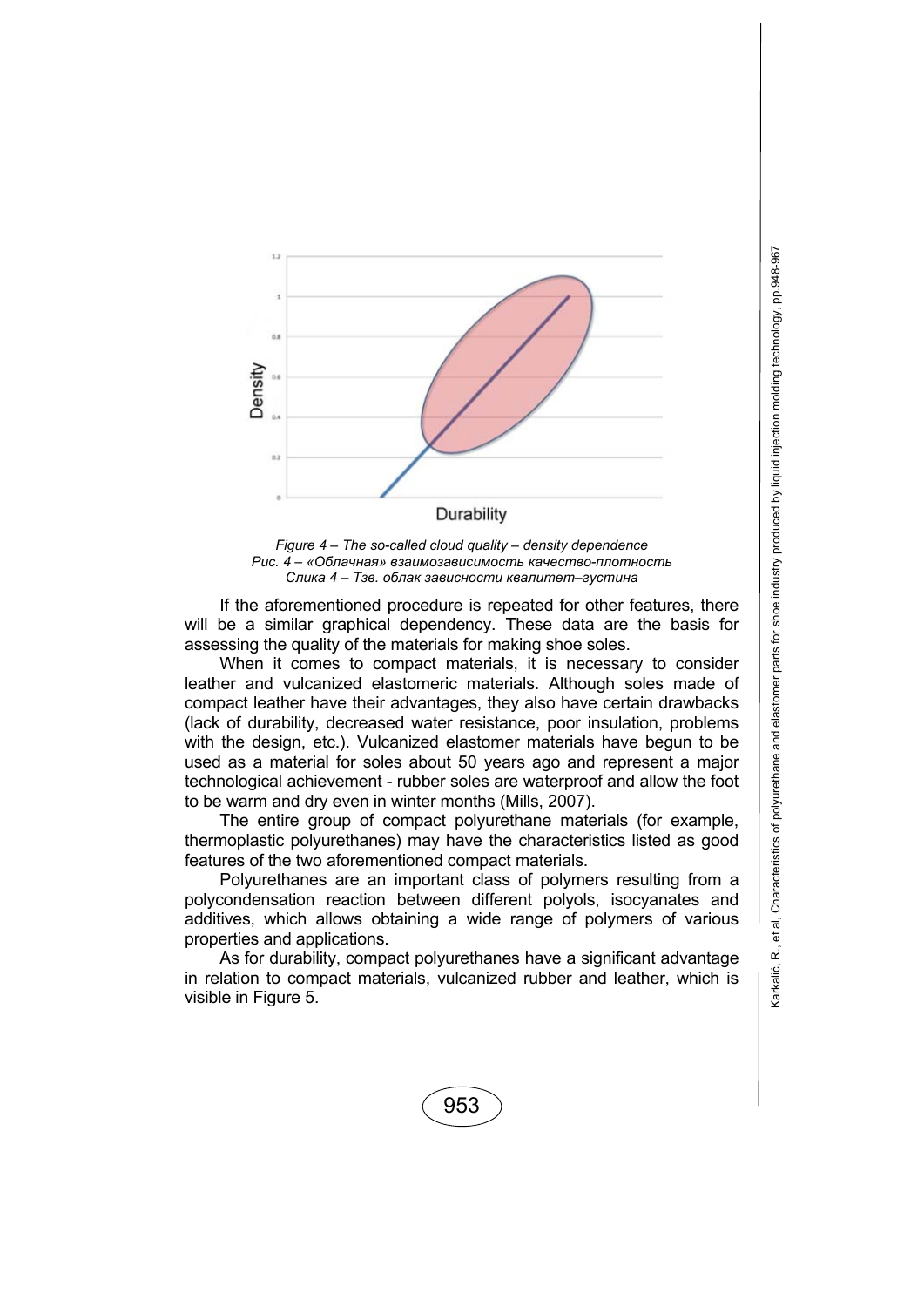

*Figure 5 – Specific durability of materials for shoe soles Рис. 5 – Удельная прочность материалов для подошв обуви Слика 5 – Специфична трајност материјала за ђонове обуће*

As far as materials of lower density are concerned, cellular, ie. expanded polyurethanes cover a wide range of density, starting from a compact high density material (density of about 0.9 g/cm<sup>3</sup> to 1 g/cm<sup>3</sup>), through a common density of 0.6 g/cm<sup>3</sup> to 0.5 g/cm<sup>3</sup> for high-quality soles, from  $0.5$  g/cm<sup>3</sup> to  $0.4$  g/cm<sup>3</sup> for thicker and less quality soles for women's shoes, from 0.4 g/cm<sup>3</sup> to 0.3 g/cm<sup>3</sup> for lower quality soles for home shoes or slippers, to low density of 0.3 g/cm<sup>3</sup> to 0.2 g/cm<sup>3</sup> for insoles of sports shoes or flexible soles for comfortable footwear.

People often stop wearing particular shoes because they are not modern any more, but due to polyurethane durability, they still have value as used goods. Even if thrown away as waste, such footwear may be used with other solid waste as a fuel source.

Different polymeric materials (plastics, rubber materials, a combination of elastomeric materials - plastic materials, expanded materials, etc.) are used for sole production. The main reason to use the mentioned materials is the fulfilment of a large number of requirements; however, costs of both materials and the production technology must be taken into account.

In practice, the most commonly used elastomer materials are natural rubber (NR), thermoplastic rubber (TPR), styrenbytadien rubber (SBR) and bytadienakrylonitrile rubber (NBR).

The most commonly used plastic materials are polyurethane (PUR) and polyvinyl chloride (PVC), etc.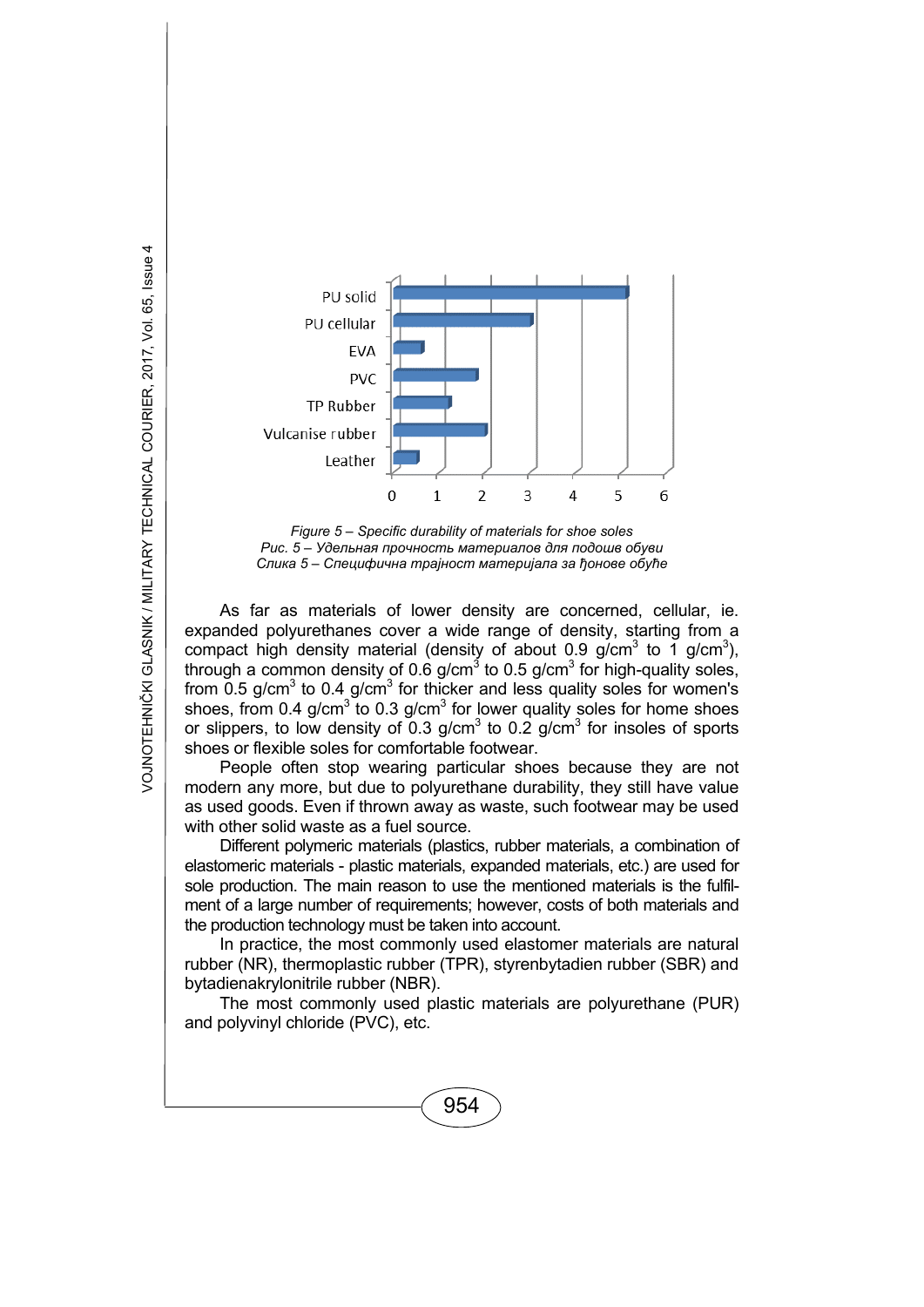Lately, the soles of polyurethane systems, combined rubberpolyurethane soles, have been used for making sports shoes and boots. In addition to having the proper physical and mechanical characteristics, the lower part of the combined material (rubber) provides good adhesion to the substrate, and the upper part (polyurethane) provides the necessary strength of the bond with rubber and leather uppers. Often the upper part of the polyurethane mid-sole is constructively resolved so that, besides cementing, it is possible to stitch the sole and the upper, thus resulting in a stronger sole-upper adhesion force and a longer service life. In sports shoes, weight, design and elasticity are significant, while in protective footwear the emphasis is on comfort, durability and protection.

### Polyurethane systems

Polyurethanes are plastic materials obtained by combining polyol and isocyanate; the basic chemical process of this system was discovered by Otto Bayer in 1937(http://www.polyurethanes.org).

Polyurethanes are prepared by the exothermic reaction between an alcohol with two or more reactive hydroxyl (-OH) groups per molecule (diols, triols, polyols) and isocyanates, which typically have two or more reactive isocyanate groups (-NCO) per molecule (e, diisocyanates, polyisocyanates). The basic process is the reaction of the polyurethane system; for example, a diisocyanate with a diol shown in the following Figure (Bayer, 1947, pp.257-272).

nO= C=N-R<sup>1</sup>-N=C=O + nHO-R<sup>2</sup>-OH 
$$
\longrightarrow
$$
 
$$
\begin{bmatrix} C-N-R^1-N-C-O-R^2-O\\ O & H & I\\ O & H & O \end{bmatrix}
$$
  
\nFigure 6 – The basic reaction of the polyurethane system  
\nPuc. 6 – 5asoean pearuun nonuypemанoeoŭ cucmembl

*Слика 6 – Основна реакција полиуретанских система*

The group obtained by the reaction of these two molecules is known as the "urethane bond" and represents an important part of the polyurethane molecule.

For the production of polyurethane shoe soles, the mentioned principle is used to control systems that comprise two components. One component is a polyol with terminal hydroxyl groups, and the other is a multifunctional diisocyanate. If necessary, color is added to the polyol component (Rosato et al, 2000).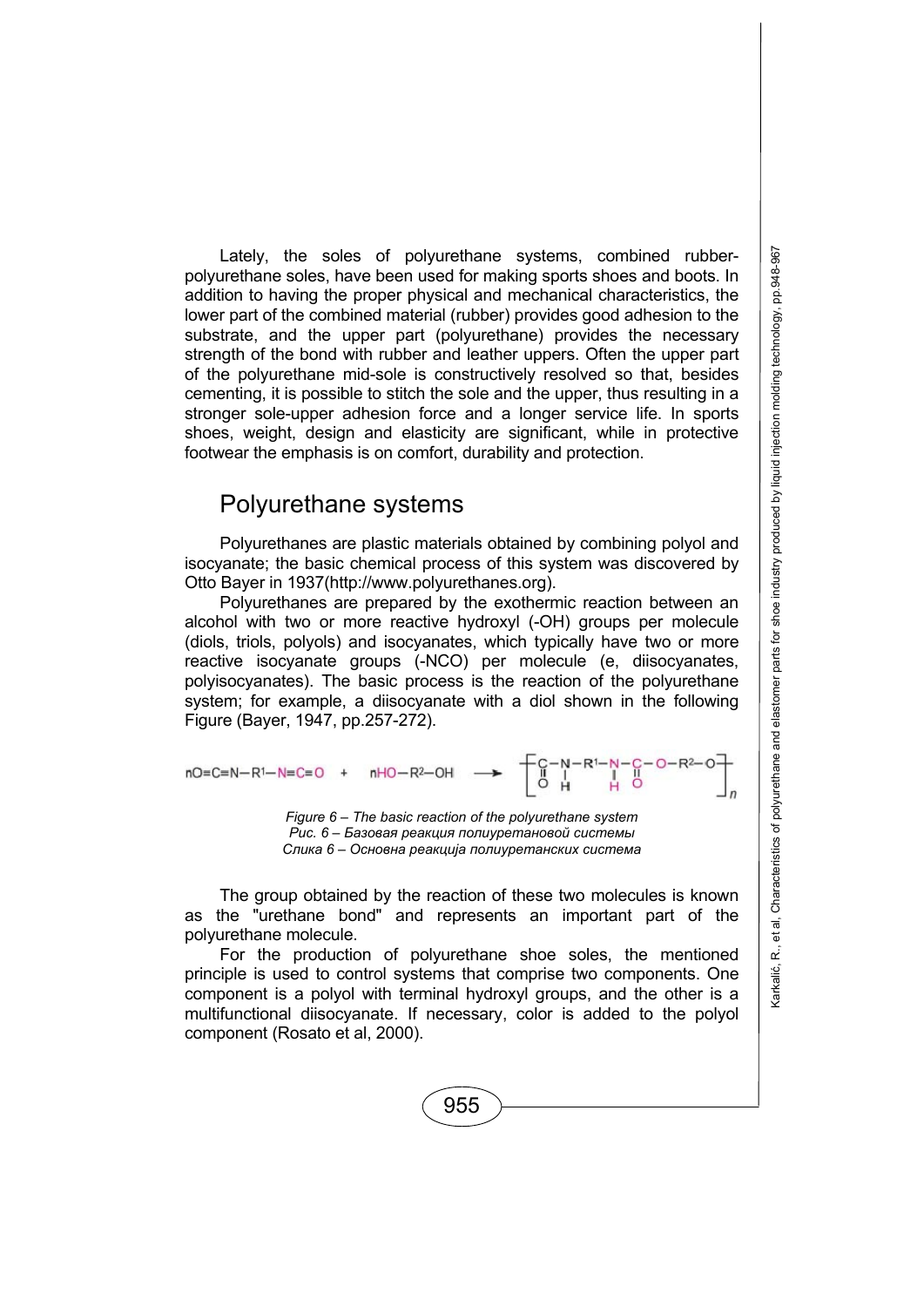Polyurethane systems for shoe soles can be based on polyester or polyether polyol or a polyol. These two systems have specific features; a choice of a system depends on the end use of shoes with such soles.

Polyester systems are, generally speaking, more reactive due to the fact that they are solid at room temperature and it is necessary to warm them up prior to use. Due to the fact that it is necessary to apply a high temperature in order to maintain polyester polyols in a liquid form, the manipulation of this component is somewhat difficult. As the system expands, material is heated and the temperature of the tool is reduced as well as the curing time. However, soles based on polyester systems are less durable and are subject to biological influence, ie. the effects of bacteria and fungi. These features are quite adequate for the footwear market with fastchanging designs and models (Yutaka et al, 2009, pp.3722-3742).

The largest number of isocyanates to be used for the production of polyurethanes have two or more isocyanate groups per molecule. The most commonly used isocyanates are aromatic diisocyanates, methyl benzene diisocyanate (better known as toluene diisocyanate TDI) and methylene diphenyl diisocyanate MDI (Urethanes Technology International, 2015).TDI was developed first, but is now mainly used for the production of flexible foam of low density for furniture industry (pillows, etc.). A mixture of diisocyanates known as TDI consists of two isomers (Figure 7):



*Figure 7 – TDI isomers Рис. 7 – Изомеры TDI Слика 7 – Изомери TDI* 

MDI is something more complex and allows a wider range of opportunities in polyurethane production in terms of technologies and end products. A mixture of MDI diisocyanate is commonly used for the production of rigid expanded materials. MDI includes the following diisocyanates, shown in Figure 8.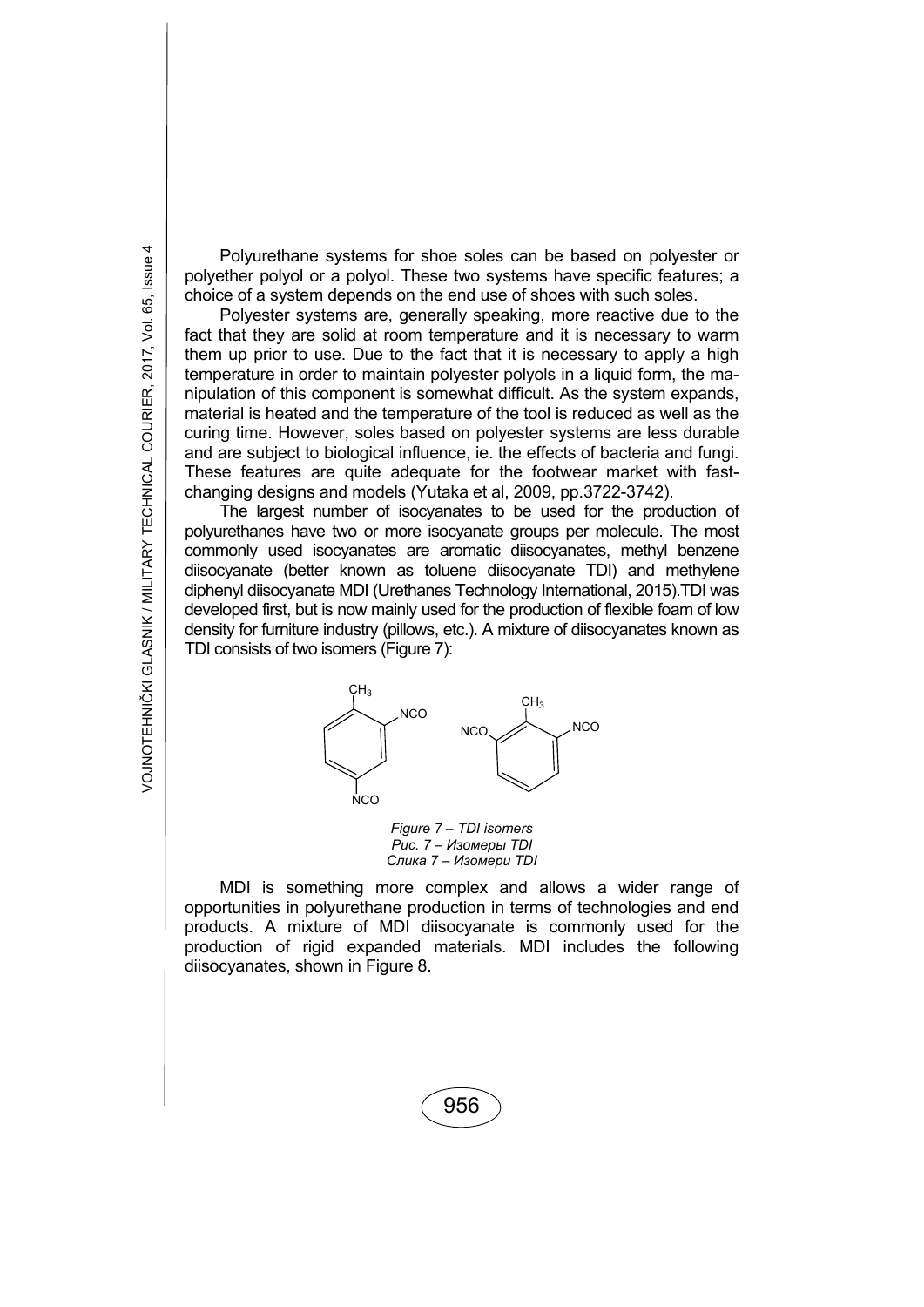

$$
OCN \longrightarrow C H_2 \longrightarrow D
$$

*Figure 8 – A mixture of MDI Рис. 8 – Смесь MDI Слика 8 – Смеша MDI* 

The characteristics of the polyurethane material used for LIM (Liquid Injection Molding) technology for making soles are given in Table 1.

| Table 1 – Characteristics of the polyurethane material for LIM technology |
|---------------------------------------------------------------------------|
| Таблица 1 – Характеристики полиуретанового материала для технологии LIM   |
| Табела 1 – Карактеристике полиуретанског материјала за ЛИМ технологију    |

| Characteristics                                   | Testing method   | Value               |
|---------------------------------------------------|------------------|---------------------|
| Density, g/cm <sup>3</sup>                        | <b>DIN 53420</b> | 0.62                |
| Tensile strength, MPa                             | <b>DIN 53455</b> | 10                  |
| Tensile elongation, %                             | <b>DIN 53455</b> | 420                 |
| Tear resistance, kN/m                             | <b>DIN 53515</b> | 20                  |
| Abrasion(mass loss), mg                           | <b>DIN 53516</b> | 30                  |
| Hardness, H°Sh A                                  | <b>DIN 53505</b> | 70                  |
| Resistance to folding                             | P-2 on 25°C      | $>$ 20.000 foldings |
| Adhesion force of joint PUR<br>sole-leather, N/cm | <b>DIN 53530</b> | $50 \pm 10$         |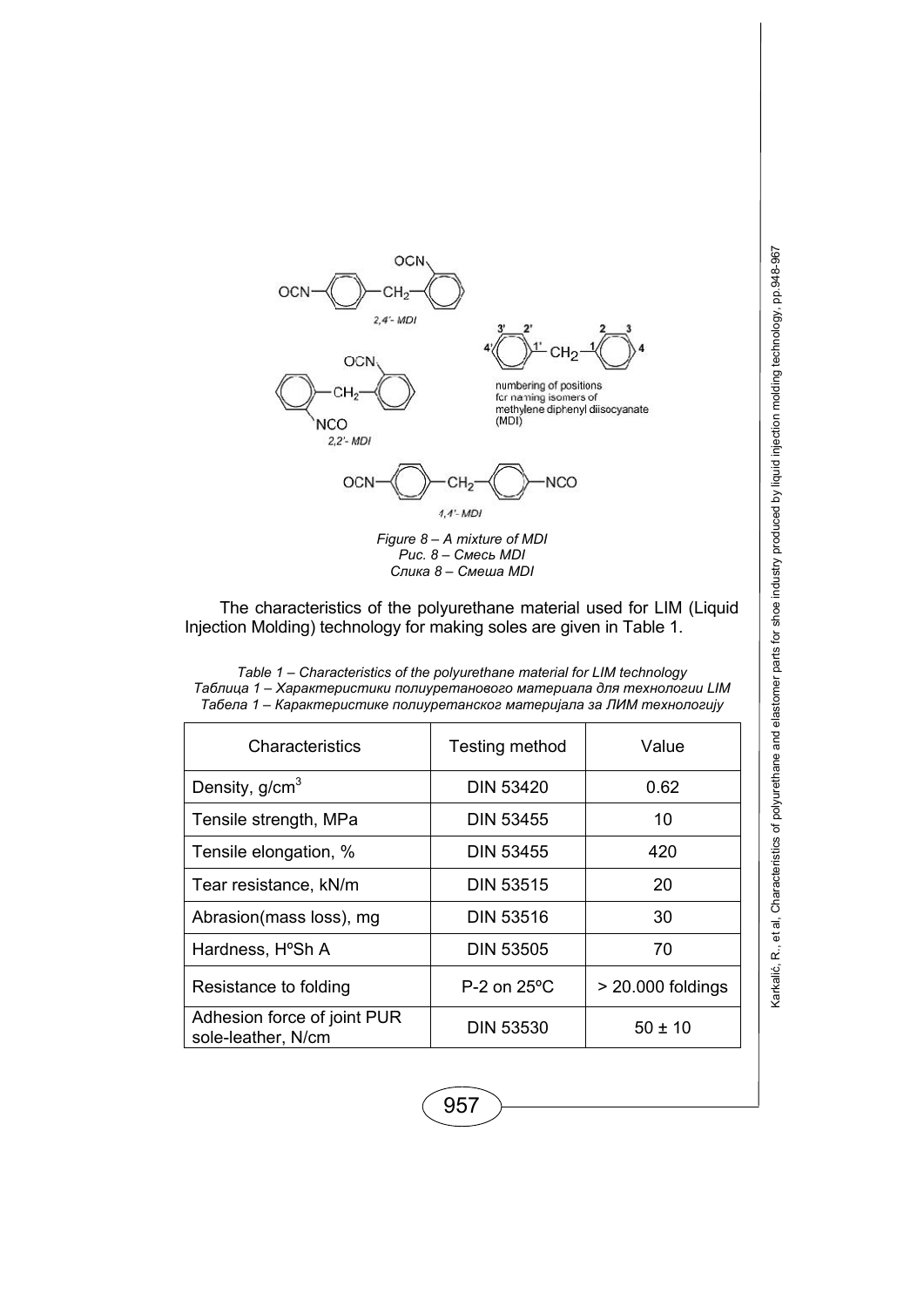# *The production of polyurethane soles by liquid injection molding technology*

Soles of polyurethane systems are produced by liquid injection molding (LIM) technology. It is an industrial production method that forms raw materials into a variety of products of a wide range of applications. This process includes weighing, mixing and pouring two liquid plastic components (http://www.chemtrend.com).

This technology is different from the standard process of reaction injection molding because it is based more on mechanical agitation than on forced stirring under pressure. In this way, a large number of parts with different characteristics can be produced.

Figure 9 shows the scheme of the equipment for liquid injection molding technology as well as the dependence of the viscosity on shear rate at characteristic locations of this equipment(http://www.xiameter.com).



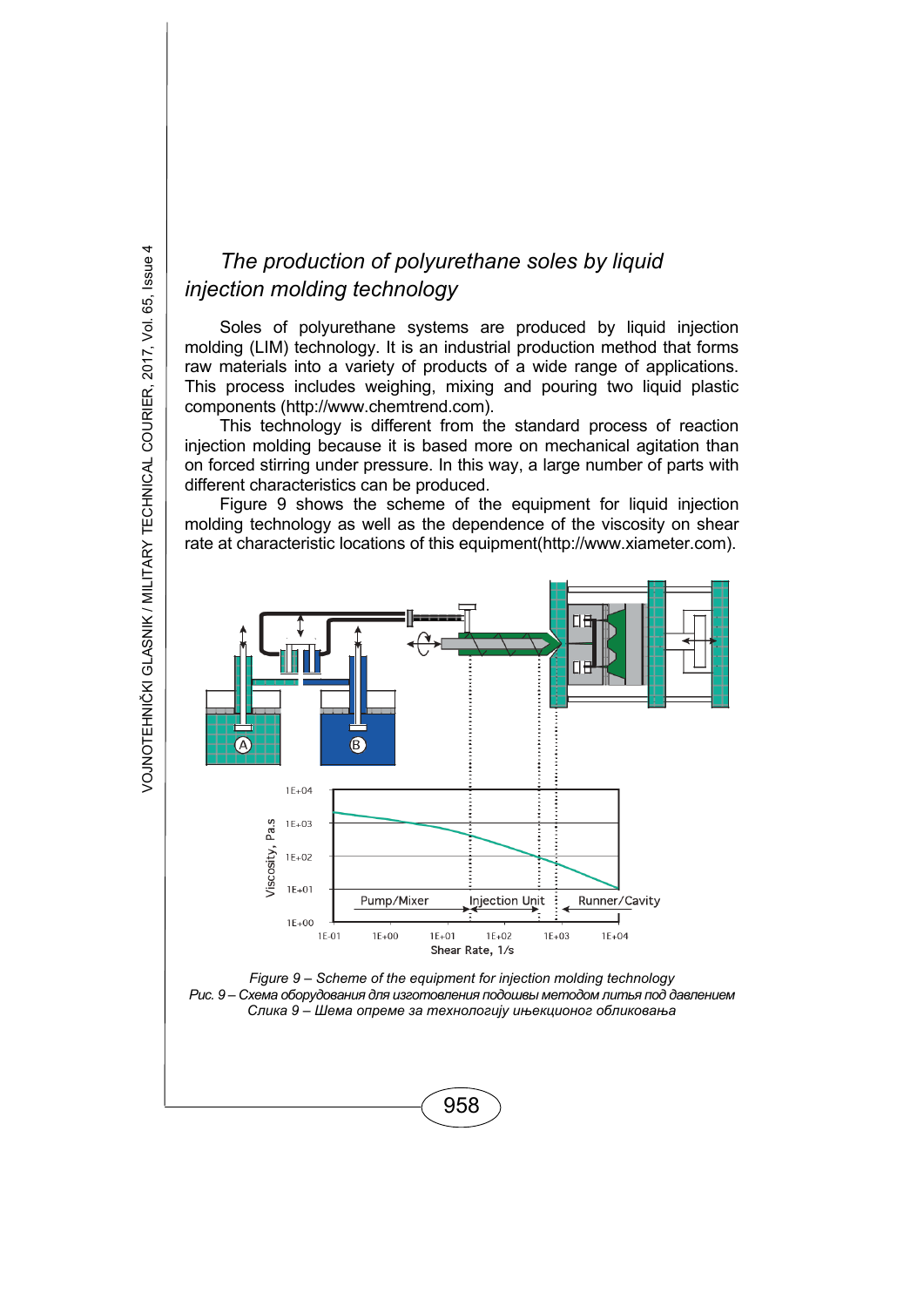A photo of one type of an LIM technology machine is shown in Figure 10.



*Figure 10 – One of the LIM technology machines Рис. 10 – Машина применяемая в LIM технологии Слика 10 – Једна од машина за ЛИМ технологију*

The polyol component and the isocyanate component are mixed in the appropriate ratio and the resulting mixture is injected into a suitable tool mounted on an injection press. In these conditions, at the same time, the finished product is molded and the curing process occurs in the tool of proper temperature for a certain period of time. The tool is most frequently made of aluminium and its alloys.

For the production of polyurethane soles by the mentioned technology, two methods are commonly appled.

In the first method, a homogenised liquid mixture flows into the heated outdoor tool under low pressure, the tool closes, and after a certain time period, the tool opens and a sole is removed from the tool. Figure 11 shows the casting of the mixture into the tool, and Figure 12 - the extraction of the sole from the tool. This procedure produces lightweight soles which can be used for shoes, boots and sport shoes. Thus obtained polyurethane soles have better wear resistance than rubber soles and the possibility of colouring in the mass, so that they can be attached to nearly all kinds of shoes (http://www.essentialchemicalindustry.org).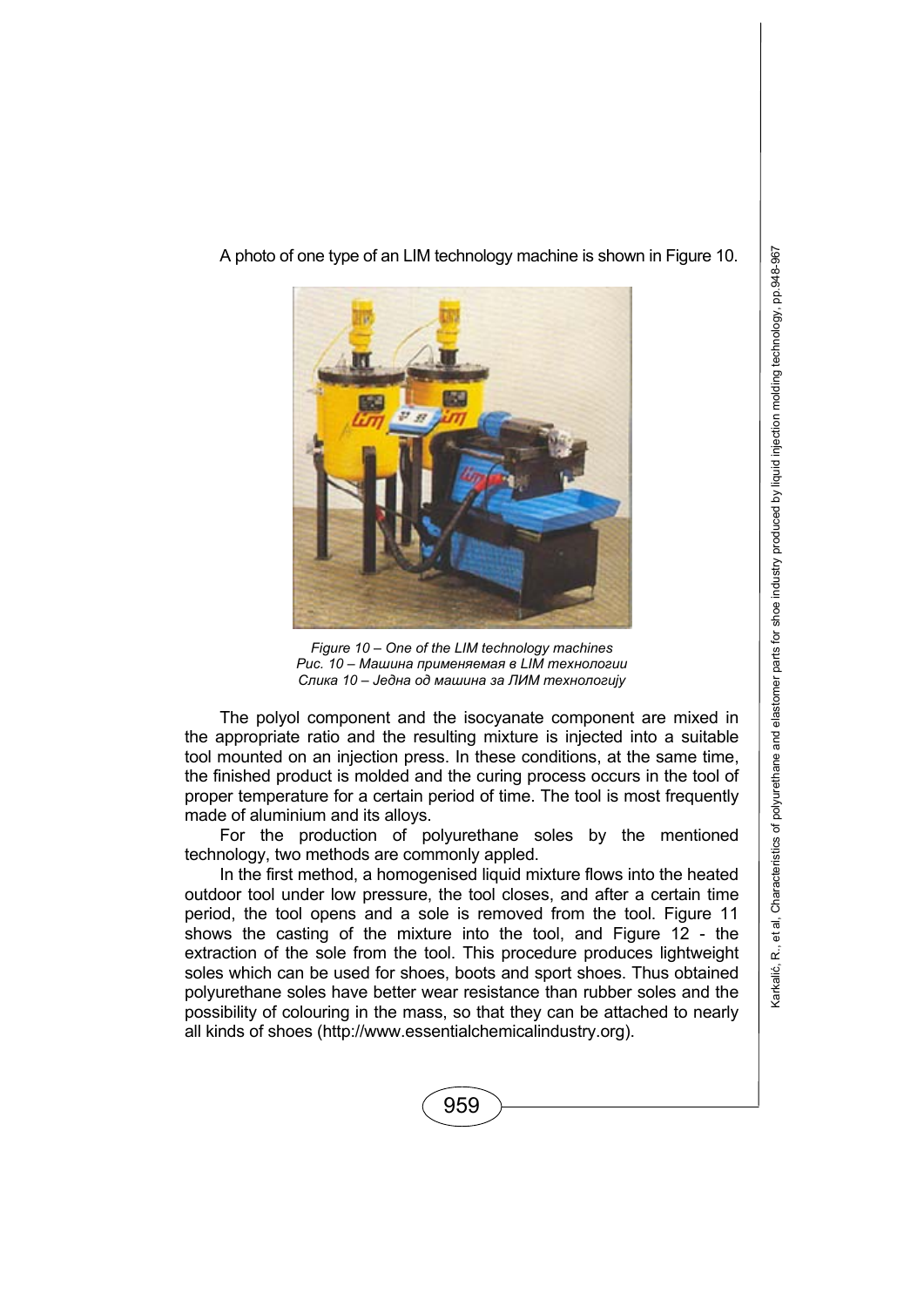



*Figure 11 – Casting mixture into the tool Figure Рис. 11 – Заливка форм смесью Слика 11 – Уливање смеше у алат*

*12– Removing the sole from the tool Рис. 12 – Извлечение подошвы из формы Слика 12 – Вађење ђона из алата*

In Figure 13, soles of different designs are shown. Soles are attached to uppers by gluing and sometimes also by stitching to obtain higher bond strength.



*Figure 13 – Polyurethane soles obtained by technology Рис. 13 – Полиуретановая подошва, изготовленная методом LIM Слика 13 – Полиуретански ђонови добијени ЛИМ технологијом*

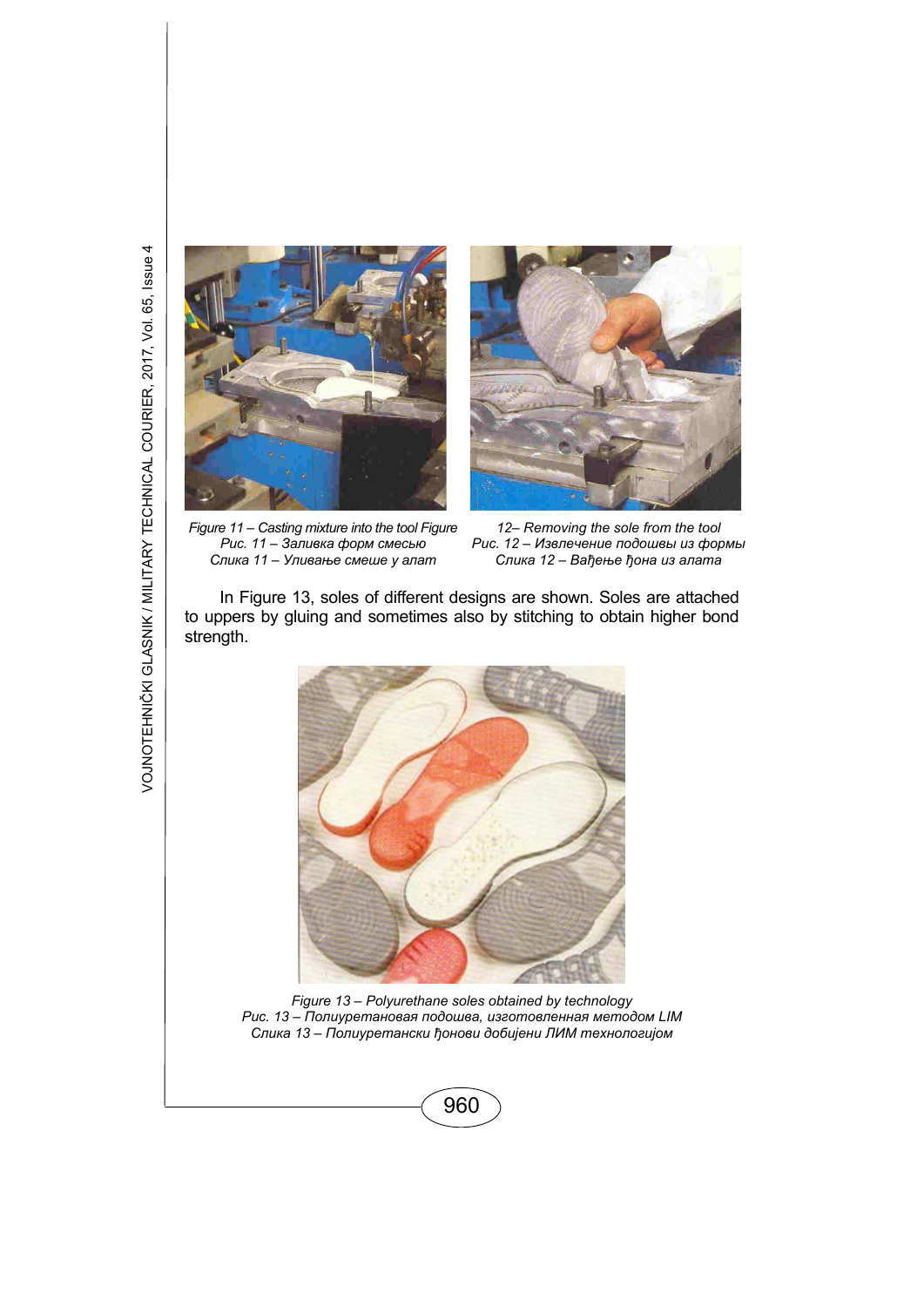The second method is a method of direct injection of a polyurethane sole onto the shoe upper. Figure 14 shows the basic stages of this process in the manufacture of boots.

A boot upper placed onto the upper movable mold part slowly descends to the lower embossing tool (left top). After setting the boot upper onto the lower mold part (right top), the tool closes completely and the polyurethane system is injected to form a sole (right bottom). Depending on the applied PUR system, the size of the sole and the equipment used, the innjection time is from 15 s to 40 s. The temperature of the tool and the curing time also depend on the system used and the size of the polyurethane sole. The tool temperature is usually from 25 °C to 95 °C and the time of cementing the PUR sole with the boot upper in a compact unit is from 5 minutes to 8 minutes. After this time, the tool is opened and the boot is removed from the tool in about 10 seconds; the tool is then ready for the next cycle of this process (left bottom).

PUR soles are manufactured by the described procedures with equipment that may have dozens of complete tools and a system for injecting polyurethane system(http://www.medical.saint-gobain.com).



*Figure 14 – Four stages of the process of direct polyurethane sole injection onto the boot upper Рис. 14 – Четыре этапа процесса прямого литья полиуретановой подошвы на верх ботинка Слика 14 – Четири фазе поступка директног убризгавања полиуеранског ђона на горњиште чизме*

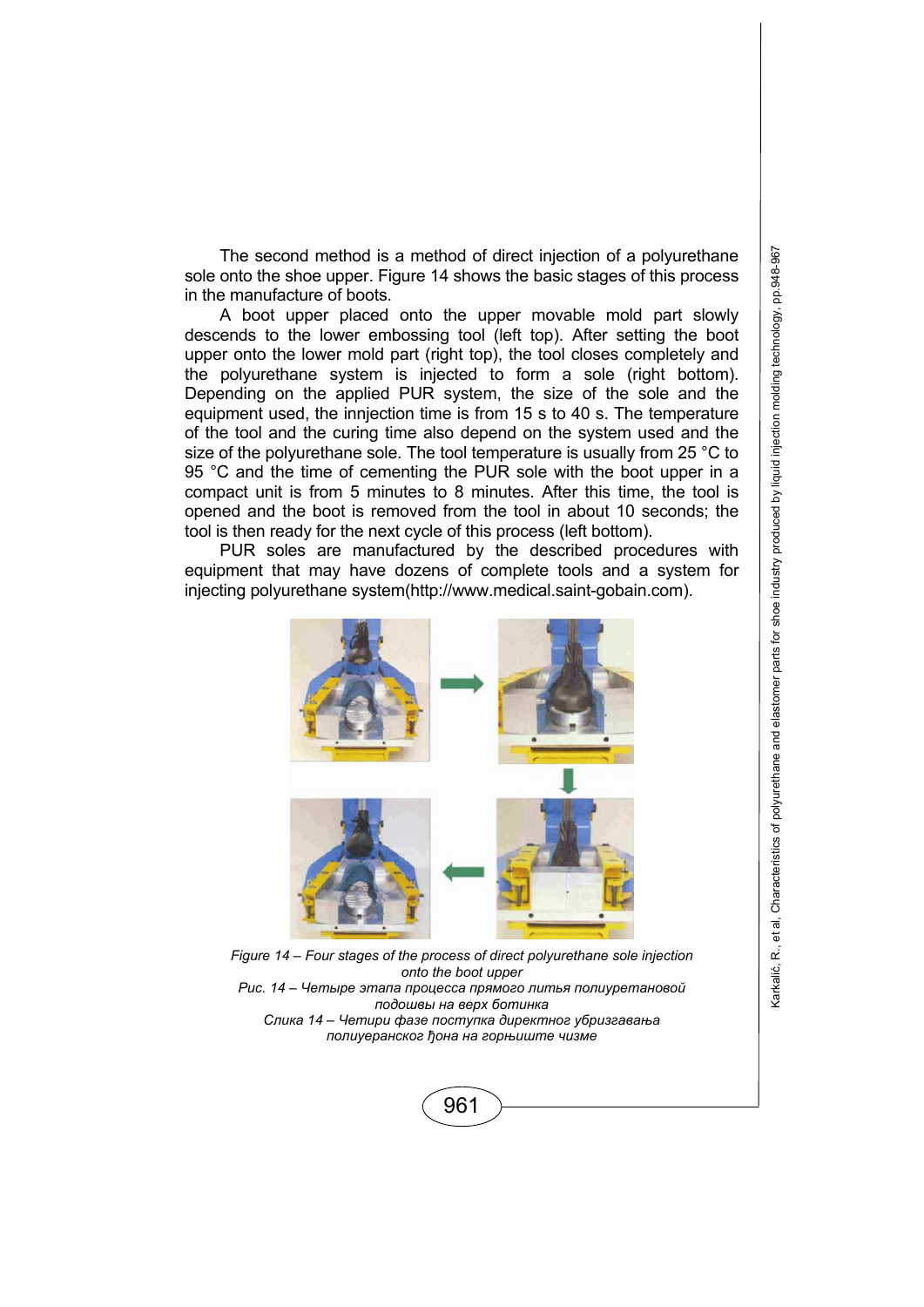### *Quality requirements for soles*

The quality requirements for boot soles with leather uppers in accordance with relevant technical specifications are listed in Table 2.

*Table 2 – Quality requirements for boot soles Таблица 2 – Требования к качеству подошвы для обуви высокого покроя Табела 2 – Захтеви квалитета ђонова за чизме*

| Characteristics                     | Testing method          | Quality<br>demands |
|-------------------------------------|-------------------------|--------------------|
| Density, $g/cm3$                    | SRPS ISO 2781:1997      | $1.15 \pm 0.03$    |
| Hardness, H°ShA                     | SRPS ISO 7619-1:2014    | $65 \pm 5$         |
| Abrasion, mm <sup>3</sup>           | SRPS ISO 4649:2014      | max135             |
| Tensile strength, N/mm <sup>2</sup> | SRPS ISO 37:2004        | min12              |
| Tensile elongation, %               | SRPS ISO 37:2004        | min280             |
| Tearing resistance, N/mm            | <b>SRPS ISOG.S2.735</b> | Min 27             |

# Results and Discussion

In this paper, we tested the characteristics of a sole made of an elastomeric material (sample 1), a sole made of a combined rubber and polyurethane material (sample 2) and a sole made of a thermoplastic elastomer material (sample 3). The test results are given in Table 3.

| Table 3 – Results of testing the soles  |
|-----------------------------------------|
| Таблица 3 – Результаты испытаний подошв |
| Табела 3 – Резултати испитивања ћонова  |

| Characteristics*                       | Testing method                 | Quality<br>demands | Sample | Sample | Sample |
|----------------------------------------|--------------------------------|--------------------|--------|--------|--------|
| Density, $g/cm3$                       | <b>SRPS ISO</b><br>2781:1997   | $1.15 \pm 0.03$    | 1.25   | 1.13   | 1.16   |
| Hardness, H °Sh A                      | <b>SRPS ISO</b><br>7619-1:2014 | $65 \pm 5$         | 70     | 70     | 75     |
| Abrasion, mm <sup>3</sup>              | <b>SRPS ISO</b><br>4649:2014   | max 135            | 93.8   | 142    | 78     |
| Tensile strength,<br>N/mm <sup>2</sup> | <b>SRPS ISO</b><br>37:2004     | min12              | 11     | 11.6   | 8.3    |
| Tensile elongation,<br>%               | <b>SRPS ISO</b><br>37:2004     | min280             | 550    | 775    | 450    |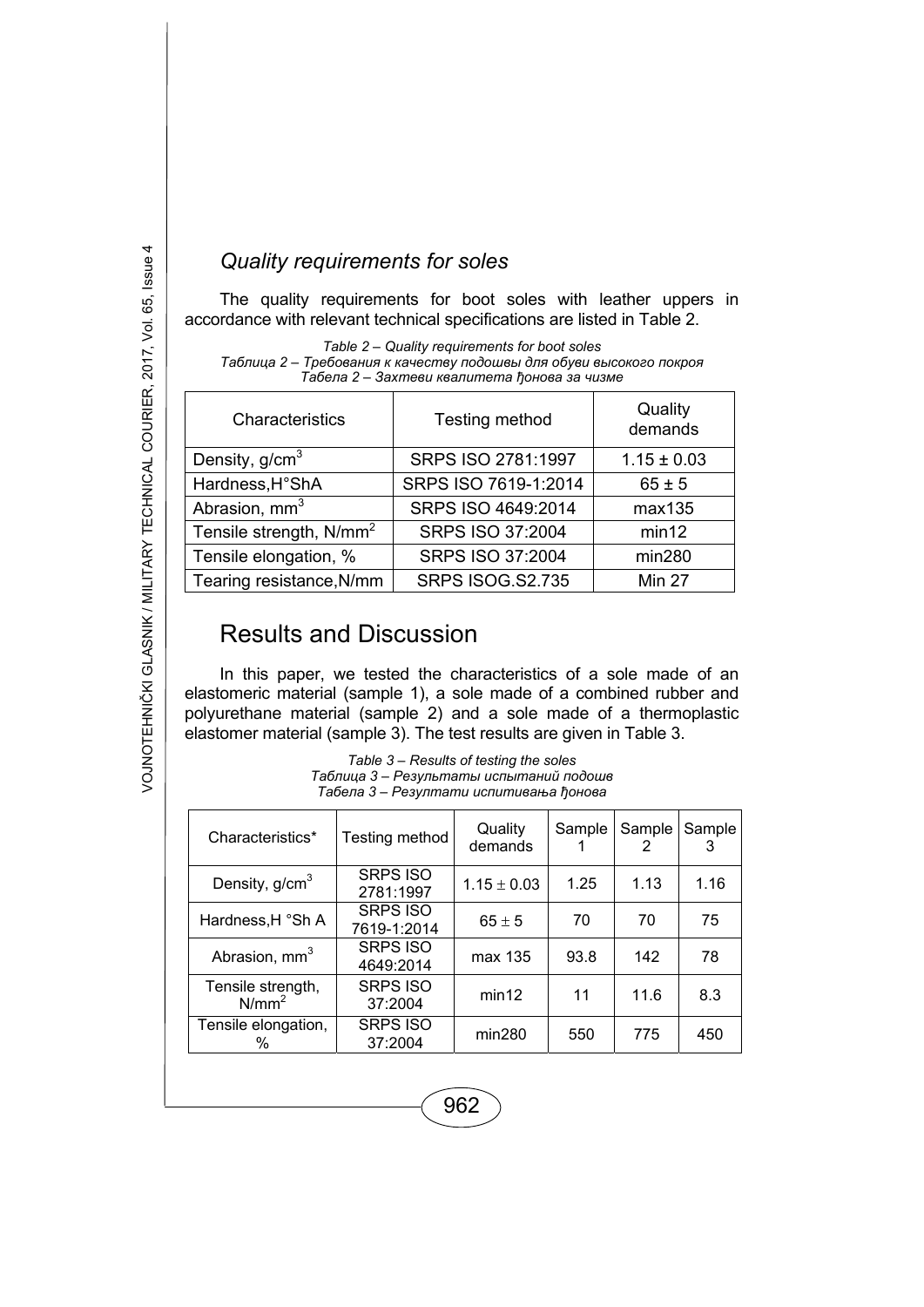| Characteristics*                                                  | Testing method              | Quality<br>demands | Sample       | Sample       | Sample       |
|-------------------------------------------------------------------|-----------------------------|--------------------|--------------|--------------|--------------|
| Tearing resistance,<br>N/mm                                       | <b>SRPS ISO</b><br>G.S2.735 | min27              | 39.8         | 33           | 53.4         |
| Resistance<br>to bending<br>(De Mattia device,<br>130.000 cycles) | <b>SRPS ISO</b><br>123:2014 | No cracks          | No<br>cracks | No<br>cracks | No<br>cracks |

\* Test specimens for testing the characteristics were clipped off from the sole samples.

The analysis of the quality requirements and the obtained results of testing the specimens have shown:

- $-$  The lowest wear value (78 mm<sup>3</sup>) occurs in sample 3, while sample 2 has the highest one (142 mm<sup>3</sup>)
- Samples 2 and 3 have almost the same tensile strength (11 N /  $mm<sup>2</sup>$ and 11.6 N/mm<sup>2</sup>), while sample 1 has a significantly lower value of this property  $(8.3 \text{ N} / \text{mm}^2)$ ,
- Sample 2 shows the highest elongation value (775%), and sample 3 the lowest one (450%),
- Splitting resistance, which can be seen as structural strength, is highest in sample 3 (53.4 N/mm), and lowest in sample 2 (33 N/mm),
- The results of testing resistance to bending, hardness and density are similar for all three samples of the tested soles.

### **Conclusion**

The characteristics of the materials used in footwear industry are given, with a particular emphasis on polyurethane materials for making soles. The characteristics of the components are described as well as the basic chemical reactions, processing technology and the physical mechanical characteristics of this system.

The materials that can be used in footwear industry, primarily for the production of shoe soles, have been presented. Also discussed are the role, purpose and design of soles, as well as the requirements that this shoe part should satisfy.The manufacture of polyurethane soles by liquid injection molding technology (LIM technology) is presented, two of its procedures in particular: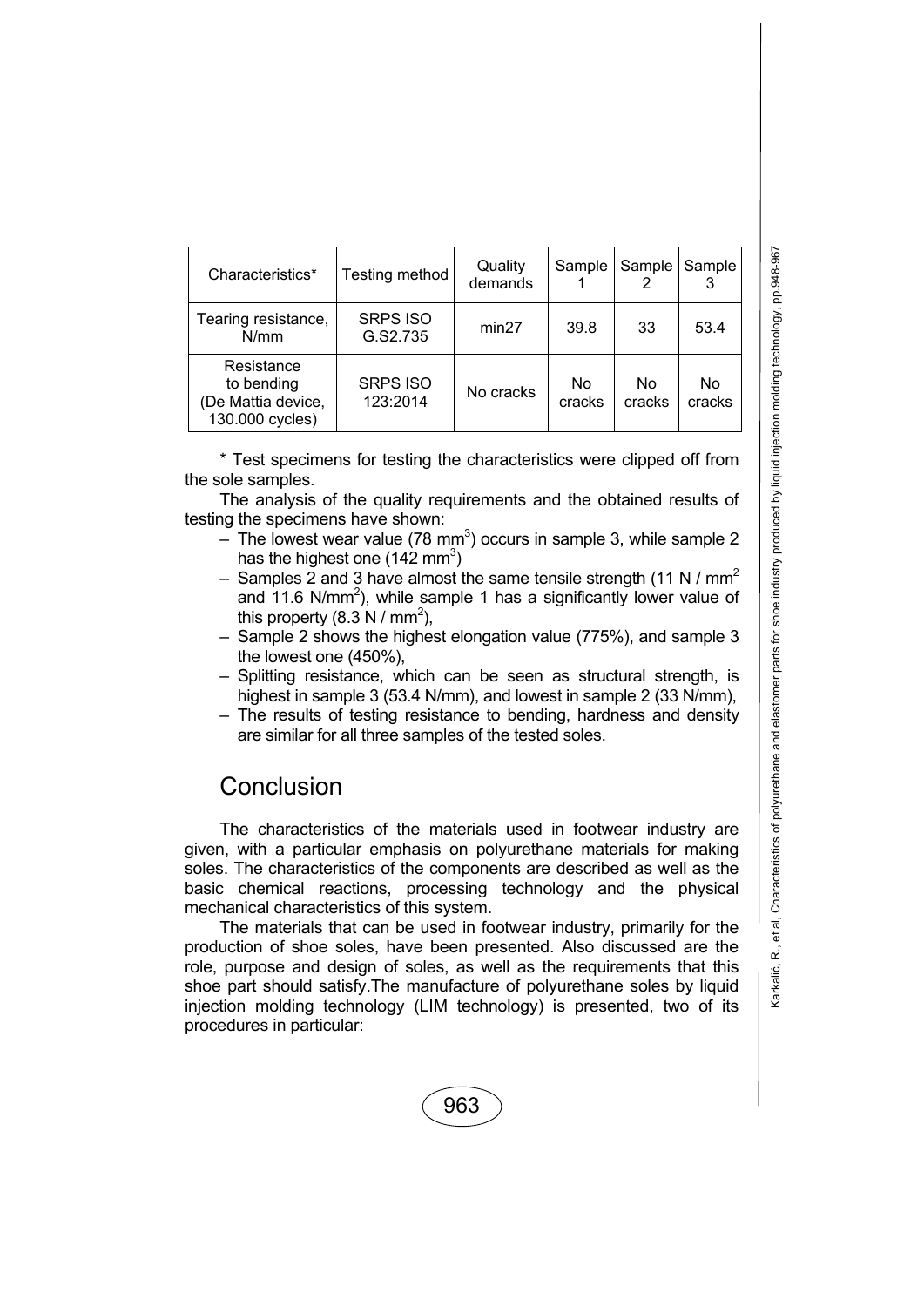- The procedure of casting polyurethane material into the open tool and obtaining a sole as a component for further production, and
- The procedure of obtaining a sole directly by injecting polyurethane material onto the leather boot upper, which ends in a finished product.

The results of testing the specimens cut out from three sole samples show that almost all quality requirements from the technical specifications for this part of the shoe have been met.

The tested sole samples do not meet the formal requirements for tensile strength, although the values of this characteristic in the polyurethane-rubber sample and the elastomeric sample are very close to the set quality requirement.

The thermoplastic elastomer sole sample has a considerably smaller tensile strength and slightly higher hardness relative to the defined quality requirements for these two properties.

#### *References*

Bayer, O., 1947. Das Di-Isocyanat-Polyadditionsverfahren (Polyurethane). *Angewandte Chemie,* 59(9), pp.257-272. Available at: http://dx.doi.org/10.1002/ange.19470590901.

Groover, P.M., 2001. Fundamentals of moderen manufacturing: Materials, processes and systems, 4th ed.John Wiley & Sons, Inc.

Melo, J.A., Cavaco, L.I., & ed., 2012. *Polyurethane: Properties, structure and applications*.New York: Nova Science Publishers, Inc.

Mills, N.J., 2007. Polymer Foams Handbook: Engineering and biomechanics applications and design guide, 1st ed.Oxford: Butterworth - Heinemann.

Rosato, D.V., Rosato, M.G., & Rosato, D.V., 2000. *Concise encyclopedia of plastics*.Norwell:Kluwer Academic Publishers.

- Urethanes Technology International, 2015. Light on their feet: PU helps sportsmen and workers. *Urethanes Technology International,* 32(3).

Yutaka, T., Buenaventurada, P.C., Charles, U.U., & Seiichi, A., 2009. Biodegradability of plastics. *International Journal of Molecular Science,* 9, pp.3722-3742. Available at: http://dx.doi.org/10.3390/ijms10093722.

http://www.chemtrend.com/process/polyurethane\_shoe/shoe\_soling\_polyurethane. Accessed: 15.03.2016.

http://www.essentialchemicalindustry.org/polymers/polyurethane.html. Accessed: 15.03.2016..

https://www.linkedin.com/pulse/one-material-rule-them-all-polyurethanefootwear-servet-casabona. Accessed: 15.03.2016.

http://www.medical.saint-gobain.com/sites/default/files/LSR-White-Paper\_5-9-11\_Jeff-Lefan.pdf. Accessed: 15.03.2016..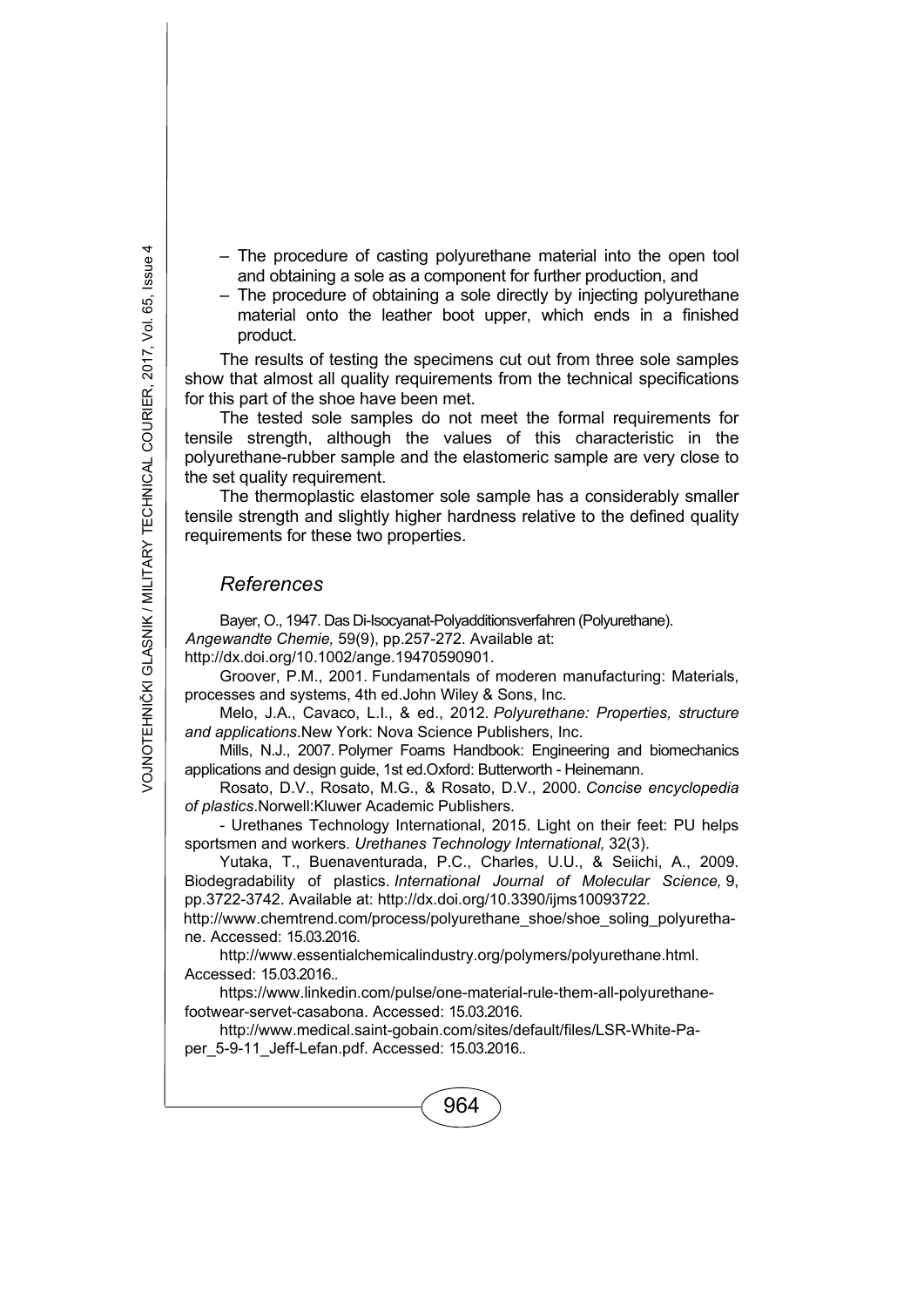http://www.merriam-webster.com/dictionary/polymer. Accessed: 15.03.2016. http://www.polyurethanes.org/uploads/images/durability.jpg. Accessed: 15.03.2016. https://www.publications.theseus.fi/bitstream/handle/10024/97235/Thesis.p df?sequence=1. Accessed: 15.03.2016.

http://www.xiameter.com/en/ExploreSilicones/Documents/95-71601%20LSR.pdf. Accessed: 15.03.2016.

#### ПОЛИУРЕТАНОВЫЕ И ЭЛАСТОМЕРНЫЕ ЧАСТИ ДЛЯ ПРОИЗВОДСТВА ОБУВИ МЕТОДОМ ПРЯМОГО ЛИТЬЯ ПОД ДАВЛЕНИЕМ

*Радован* М. Каркалич<sup>а</sup>, *Йован* Р. Радулович<sup>б</sup>, Далибор Б. Йованович<sup>в</sup> а Университет обороны в г. Белград, Военная академия, г. Белград, Гавитова, Г. Белград, Г. Белград, Г.

- 
- <sup>6</sup> Министерство обороны Республики Сербия, Военно-технический институт, г. Белград, Республика Сербия<br><sup>в</sup> Вооруженные силы Республики Сербия,
- 
- Опытно-экспериментальный технический центр,

г. Белград, Республика Сербия

ОБЛАСТЬ: химические технологии ВИД СТАТЬИ: обзорная статья ЯЗЫК СТАТЬИ: английский

#### *Резюме:*

*В данной работе описаны характеристики материалов, используемых в производстве обуви, подчеркнута роль полиуретановых материалов в изготовлении подошв. Также описаны назначение, функция и конструкция подошвы, в том числе требования к качеству ее изготовления. Описаны производственные процессы полиуретановых подошв, изготовленных методом прямого литья под давлением (ЛИМ технология). В качестве иллюстрации приведено описание двух методов данной технологии. Первый метод подразумевает заливку полиуретана в открытую форму, а второй - жидкое формирование на затянутой заготовке верха обуви. Результаты анализа образцов, взятых с трех видов подошв, подтвердили соответствие требованиям к качеству, предписанных технической спецификацией по данному виду обуви. Несмотря на то, что испытанные образцы подошв формально не выдержали испытания на прочность, значения параметров образцов из комбинированного материала резина-полиуриетан и образцов из эластомерных материалов достаточно близки к установленным требованиям к качеству.* 

*Ключевые слова: полимерные материалы, подошвы для обуви, технология прямого литья под давлением, качество.*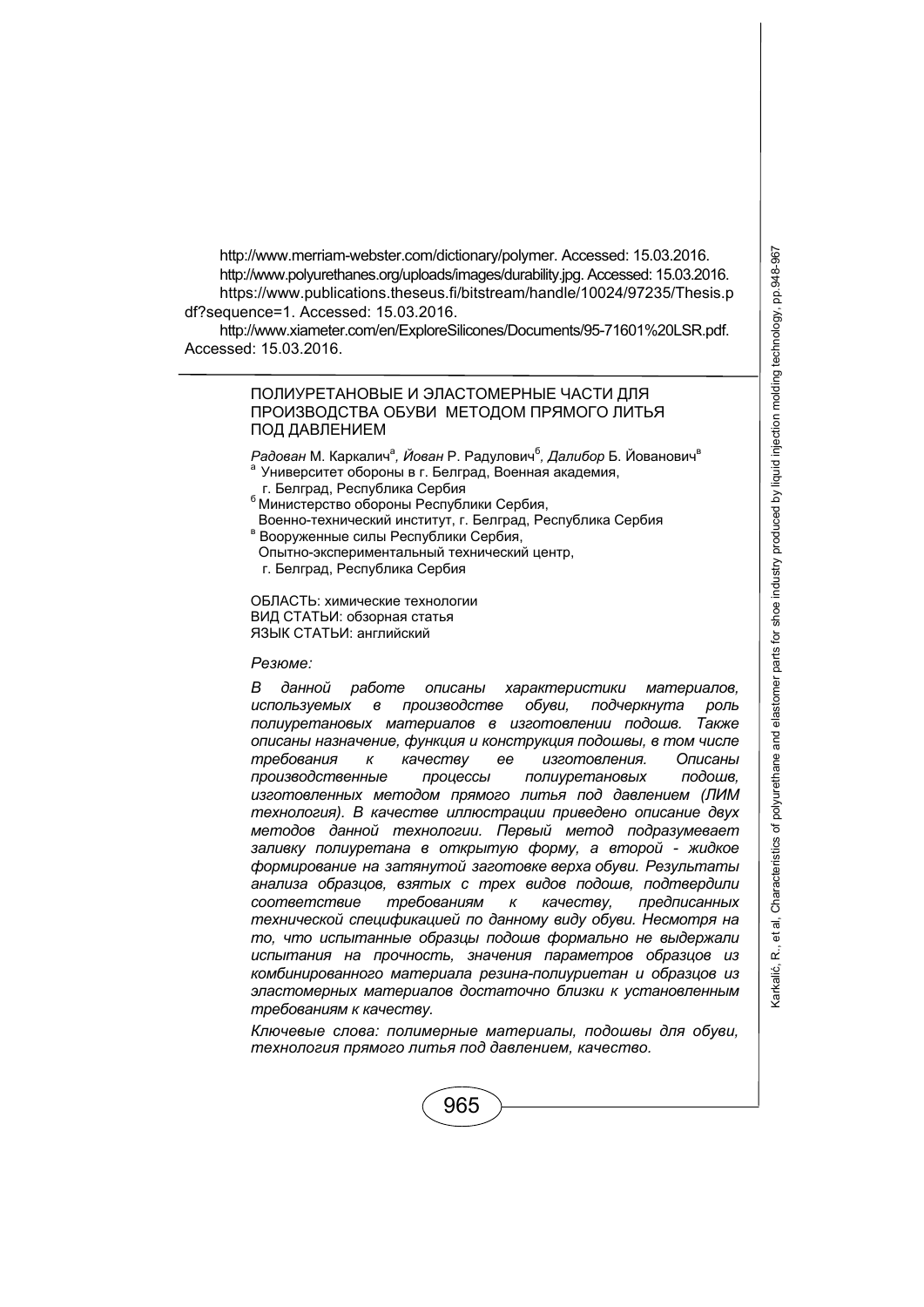#### ПОЛИУРЕТАНСКИ И ЕЛАСТОМЕРНИ ДЕЛОВИ ЗА ИНДУСТРИЈУ ОБУЋЕ ДОБИЈЕНИ ТЕХНОЛОГИЈОМ ТЕЧНОГ ИЊЕКЦИОНОГ ОБЛИКОВАЊА

 $P$ адован М. Каркалић<sup>а</sup>, Јован Р. Радуловић<sup>6</sup>, Далибор Б. Јовановић<sup>в</sup> <sup>а</sup> Универзитет одбране у Београду, Војна академија,

Београд, Република Србија<br><sup>6</sup> Министарство одбране Републике Србије,<br>Војнотехнички институт, Београд, Република Србија

в Војска Србије, Технички опитни центар, Београд, Република Србија

ОБЛАСТ: хемијске технологије ВРСТА ЧЛАНКА: прегледни чланак ЈЕЗИК ЧЛАНКА: енглески

#### *Резиме:*

*У раду су наведене карактеристике материјала који се користе у индустрији обуће, са посебним освртом на полиуретанске материјале за израду ђонова. Размотрена је улога, намена и конструкција ђонова, као и захтеви које би овај део обуће требало да задовољи.* 

*Описана је производња полиуретанских ђонова технологијом течног ињекционог обликовања (ЛИМ технологија).Описана су два поступка ове технологије. У првом се ђон добија уливањем полиуретана у отворени алат, а у другом директним убризгавањем полиуретана на горњиште обуће у затворени алат, чиме се завршава израда комплетне обуће.* 

*Резултати испитивања епрувета, исечених из три узорка ђонова, указују на испуњење скоро свих захтева квалитета према техничкој спецификацији за овај део обуће. Испитивани узорци ђонова формално не задовољавају захтев за прекидну чврстоћу, мада су вредности ове карактеристике код узорка урађеног од комбинованог материјала гума-полиуретан и узорка од еластомерног материјала врло близу постављеног захтева квалитета.* 

*Кључне речи: полимерни материјали, ђонови обуће, технологија течног ињекционог обликовања, квалитет.* 

Paper received on / Дата получения работы / Датум пријема чланка: 22.03.2016. Manuscript corrections submitted on / Дата получения исправленной версии работы / Датум достављања исправки рукописа: 09.12.2016

Paper accepted for publishing on / Дата окончательного согласования работы / Датум коначног прихватања чланка за објављивање: 11.12.2016.